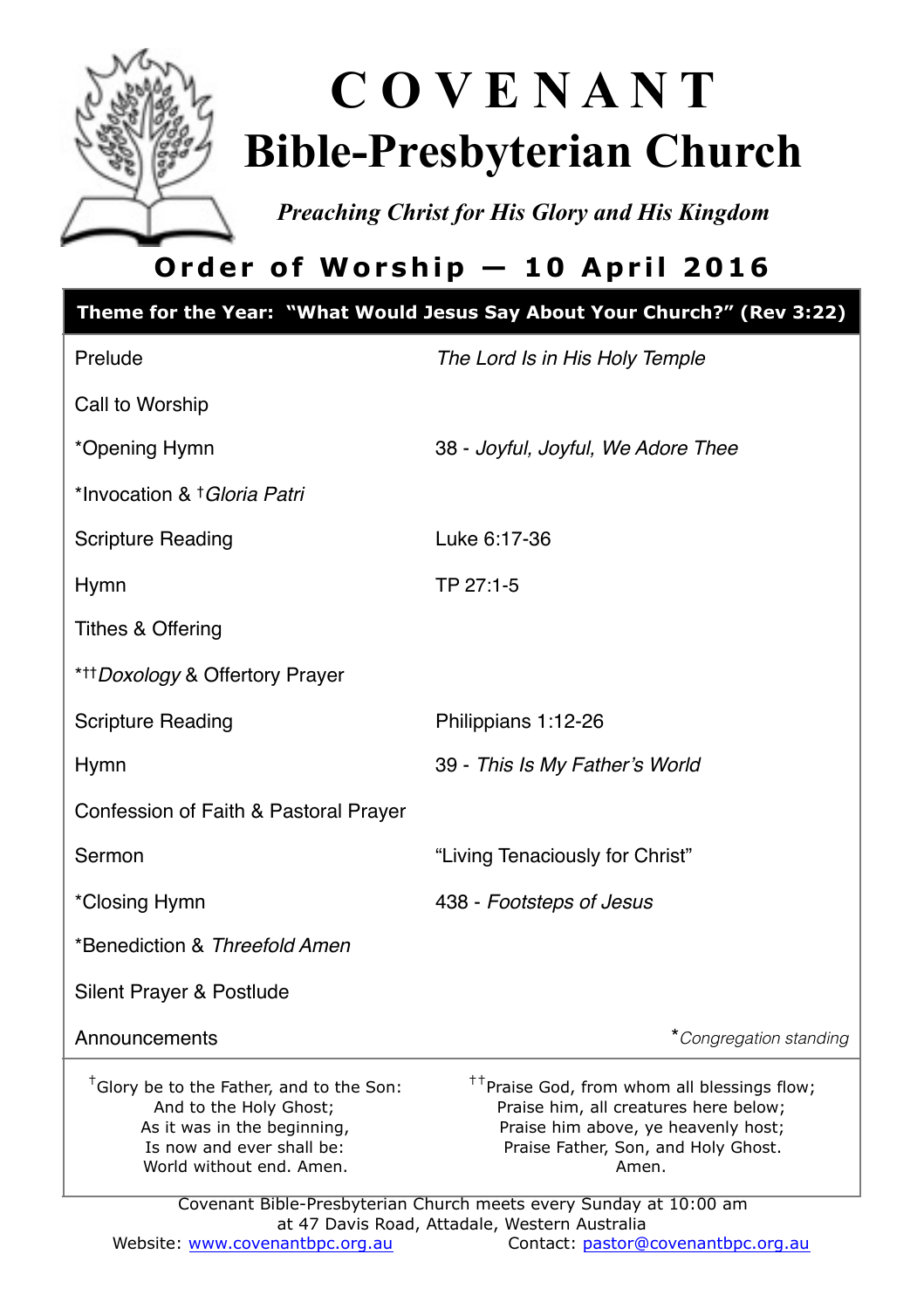#### **When We Encounter Sudden Loss or Calamity**

We don't go through life expecting calamity. We may be going through a most peaceful patch in life; but calamity strikes! The Sea of Galilee and the terrible storms that pop up illustrate this truth.

The Sea of Galilee is a beautiful lake in the north of Israel. It is surrounded by hills and is well-known for its beauty. But it was also known for its dangers.

The sea was 209 meters below sea level. The cool air descending from the hills would mix with the warm air from the Mediterranean. These produced great storms.

This is where Jesus had the bulk of his ministry. Most of his miracles took place here. And this is where he taught.

He would often use the sea itself as an illustration in his teachings. This was especially true one day.

#### *Mark 4:35-41*

Jesus took a break from the crowds after he had taught. He took a boat out to the Sea of Galilee with his disciples where he promptly fell asleep.

Suddenly there was a great storm. As mentioned, this was not unusual.

The disciples were terrified. They thought they would die. The storm didn't bother Jesus.

But he did wake up and respond to the despair of his students. He rebuked the winds and they ceased. His disciples were amazed.

The lessons from this short account can be applied to ourselves, especially when we are confronted with the sudden loss, such as the loss of a loved one, or any calamity.

#### *Sudden Calamity Comes to the Christian*

Jesus was in the boat with his disciples. But this didn't mean that calamity, or despair wouldn't come on them. They did. There was a great storm.

A person may love the Lord; but this does not mean he is protected from life's troubles.

We are never quaranteed riches, health, or a successful legacy. This is the lie of the prosperity gospel heresy.

Many of the men and women of Scripture experienced times of despair. Joseph was thrown into prison. Job lost everything. Jeremiah was dropped into a septic tank. Paul had a life-long thorn in his side.

All the original disciples except one were martyred for their faith. Even John, who was not martyred, was exiled for his faith.

Jesus never promised a life without calamity or loss - he did promise that he would be with us (Matthew 28:20). Dealing with calamity is tough enough, imagine dealing with it without Jesus.

#### *Christ Works in His Own Time*

Christ was asleep in the vessel. The disciples were in disarray when calamity struck. He didn't seem to respond to their cries at first.

Sudden loss comes. Sudden calamity comes. We can't stop them. Why do they happen, we wonder. But we have no answer from God.

Some things in life are never explained. God may seem to be silent. We may never be told why.

Helmut Thielicke, an evangelical German theologian, once said, "sometimes God's silence is God's highest thought."

Perhaps like his disciples, we too wonder why God doesn't act. He will act in his own time. We will one day know the reason for all things (1 John 3:2).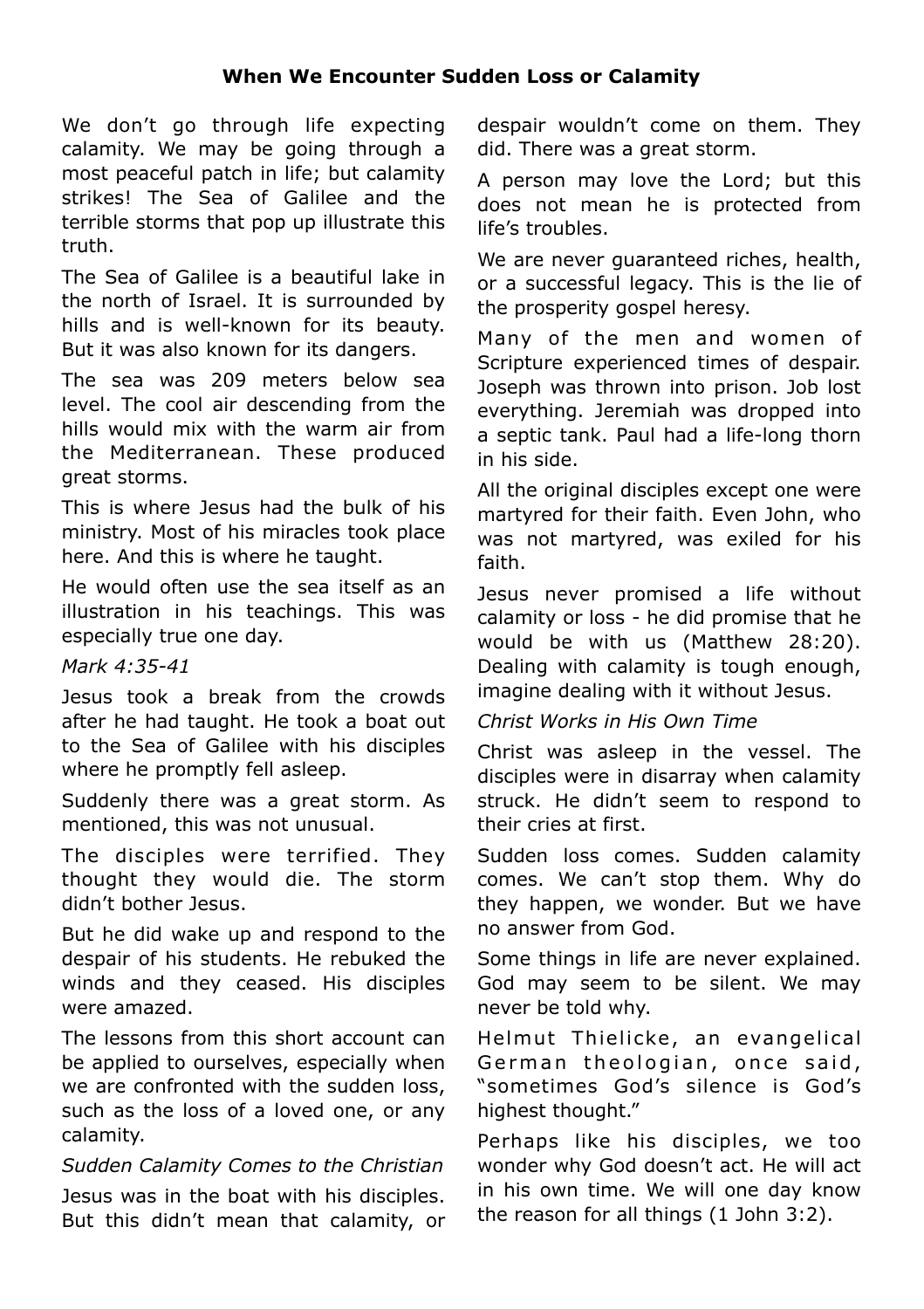*We Can Respond with Faith Instead of Fear and Dismay.* 

In times of calamity or loss, we can respond with faith rather than fear or dismay.

When the disciples encountered calamity, they feared. Jesus heard their cries of help. He rebuked the winds and the waves. And he asked his disciples a sharp question - "Why are ye so fearful? how is it that ye have no faith?"

There are 3 words used in the Greek New Testament for "fear." The word that is used here is *deilos* and it is always used in a bad sense - timidity. Jesus rebuked them for being timid instead of having faith in him.

In the midst of calamity and sudden death, do we lose our faith? Remember that "God hath not given us the spirit of fear; but of power, and of love, and of a sound mind."

When calamities come, Jesus is looking for us to look to him. We can respond in faith and patience. We may not understand, but in our grief, we can still have faith.

#### *Assurances for Us*

So we know, when we go through calamities or sudden loss, Jesus hears us. On the boat, he who didn't hear the winds and the waves, heard his disciples' cries!

Isaiah 59:1 says, "Behold, the LORD'S hand is not shortened, that it cannot save; neither his ear heavy, that it cannot hear."

Also, calamities turn our attention to Christ. When the disciples were in dismay, they turned to Jesus and asked - "Master, carest thou not that we perish?" They took the trouble to seek him out. They went to the back of the boat to look for him.

And we learn that calamities only last for a time. The storms in the Sea of Galilee start suddenly and end quickly. Jesus calmed the storm. It didn't last forever.

#### *Calamities Remind Us that Christ Is in Control*

The disciples were overwhelmed. But when Christ calmed the storm, they were filled with a new fear. It was not the timidity they once had, but this fear was *phobos -* a deep reverential awe.

They had seen Christ, with only a rebuke, calm the winds and waves. They were reminded that he was in charge.

Whatever calamity or sudden loss we are experiencing, it too shall pass. Jesus is in control of all things.

While we may not have the answer from him, while he may not resolve all things now, yet he is in control of things.

Are you experiencing dismay because of some calamity or sudden loss? Jesus is in that boat with you. It too shall pass.

With Christ in the vessel, we can smile at the storm. *~ Pastor*

# **COODS**

#### **Westminster Larger Catechism**

Q. 56. How is Christ to be exalted in his coming again to judge the world?

A. Christ is to be exalted in his coming again to judge the world, in that he, who was unjustly judged and condemned by wicked men, shall come again at the last day in great power, and in the full manifestation of his own glory, and of his Father's, with all his holy angels, with a shout, with the voice of the archangel, and with the trumpet of God, to judge the world in righteousness.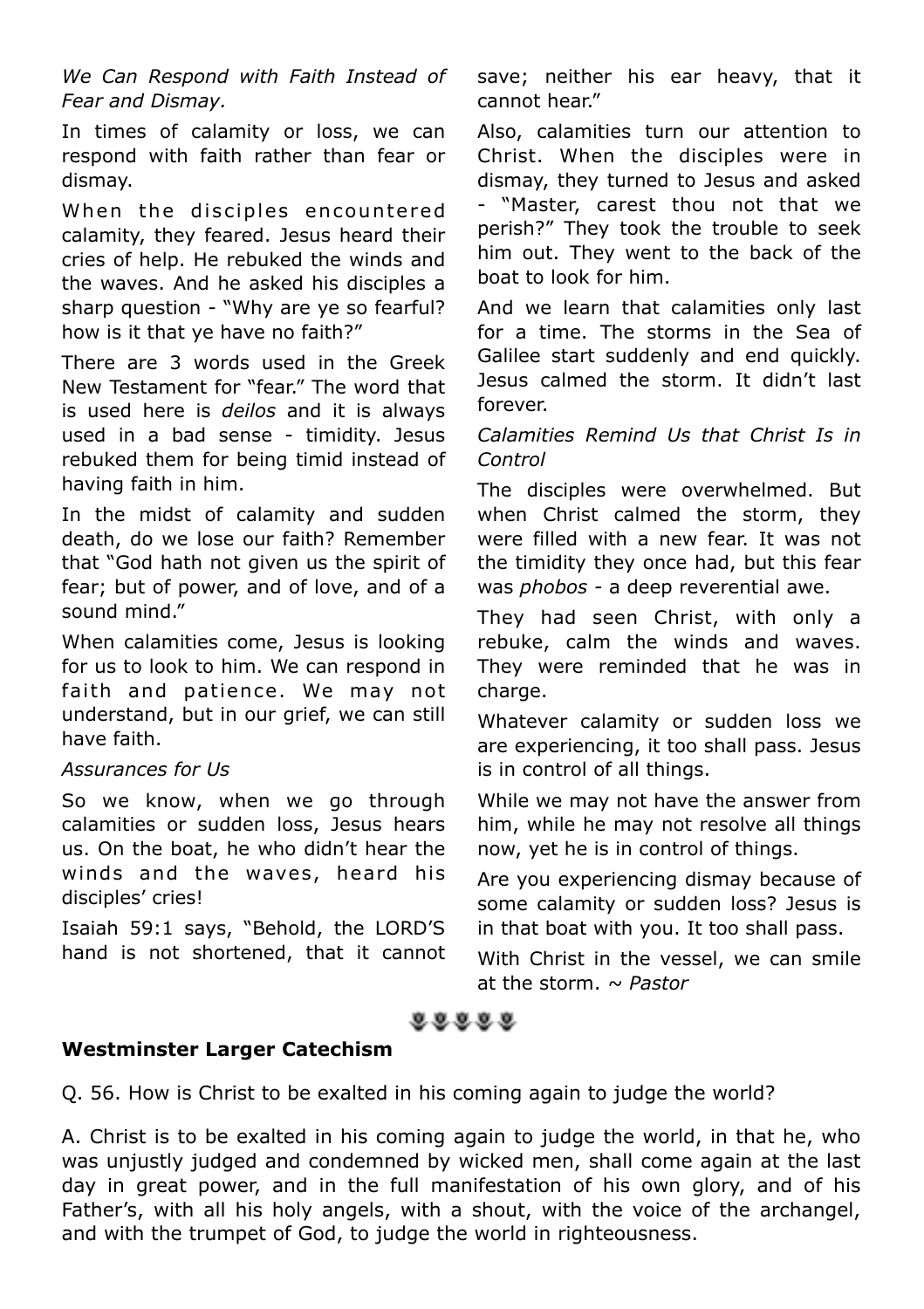# **Worship Service Roster**

| Service                  | This Week (10.4.16)                                 | Next Week (17.4.16)                                 |
|--------------------------|-----------------------------------------------------|-----------------------------------------------------|
| Speaker                  | Mark Chen                                           | Mark Chen                                           |
| Worship Leader           | Terence Lee                                         | Jacob Woo                                           |
| Pianist                  | Eugene Lim                                          | Elizabeth Huang                                     |
| Welcomers                | John & Adeline Ng                                   | Josephine Austin & Cheryl Nannup                    |
| <b>Offering Stewards</b> | Steven Lim*, Ken Chong*,<br>David Pang, Kim Leow    | Paul Butler*, David Ong*<br>Rex Sriharan, David Lim |
| Usher                    | Jesslyn Leow, Jerome Ng                             | Eva Chiu, Merilyn Woo                               |
| <b>Kitchen Duties</b>    | Jemima Ng*, Sally Tan<br>Cheryl Nannup, Victor Poon | August Ng*, Lydia Orchard<br>Grace Wang             |
| <b>Prayer Meeting</b>    | 15 April 2016                                       | 22 April 2016                                       |
| Facilitator              | Mark Chen                                           | No Prayer Meeting                                   |
| <b>Pianist</b>           | Nancy Lim                                           |                                                     |

#### **Announcements**

- 1. A warm welcome to all worshipers. May God richly bless you. Please stay behind after the service for fellowship and tea.
- 2. Next week's message: "Unity in Christ" (Philippians 1:27-2:11).
- 3. Next week's Junior Worship message "Troubled Relationships" (Genesis 16:1-16). Speaker - LH Chua.
- 4. Church Anniversary Catered Lunch on Sunday 24 April 2016. Offerings to defray the cost are welcomed.
- 5. Young People's Group is on recess this month.
- 6. Ladies' Bible Study is postponed until 30 April 2016.

| <b>Appointments for the Week</b> |                                 | Last Lord's Day Tithes & Offering, &                                                     |  |  |
|----------------------------------|---------------------------------|------------------------------------------------------------------------------------------|--|--|
| $7:45$ am<br>FRI                 | <b>CBI &amp; Prayer Meeting</b> | <b>Attendance</b>                                                                        |  |  |
| <b>SAT</b><br>$4:30$ pm          | JF & TF                         | General Fund - \$3,689.95. Missions Fund -<br>\$410.00. Building Fund - \$410.00 (#355 - |  |  |
| $9:00$ am<br><b>SUN</b>          | Sunday School                   | $$110.00, #356 - $100.00, #357 - $200.00).$                                              |  |  |
| $10:00$ am                       | Worship                         | Total Tithes & Offering - \$4,509.95.<br>Attendance - 154.                               |  |  |
| <b>Building Fund to Date</b>     |                                 |                                                                                          |  |  |
|                                  |                                 |                                                                                          |  |  |
| Available Building Fund          | \$73,365,60                     | <b>Building Fund Account:</b>                                                            |  |  |
| <b>Outstanding Pledges</b>       | \$13,774.00                     |                                                                                          |  |  |
| Last Week's Collection           | \$410.00                        | Covenant Bible-Presbyterian Church                                                       |  |  |
|                                  | \$87,549.60<br>Total            | (Westpac Bank, Applecross)                                                               |  |  |
| Outstanding Loan                 | $-$ \$430,000.00                | BSB: 036-031<br>Acct: 316969                                                             |  |  |

Elders: *Mark Chen (Pastor)* 6114 4242, 0415 932 373. *Jimmy Orchard* 0413 274 407. Deacons: *Ken Chong* 0402 553 313. *LH Chua* 0435 601 373. *Terence Lee* 0418 845 617. *Johnson Lim* 0402 145 682. *Jacob Woo* 0421 212 206.